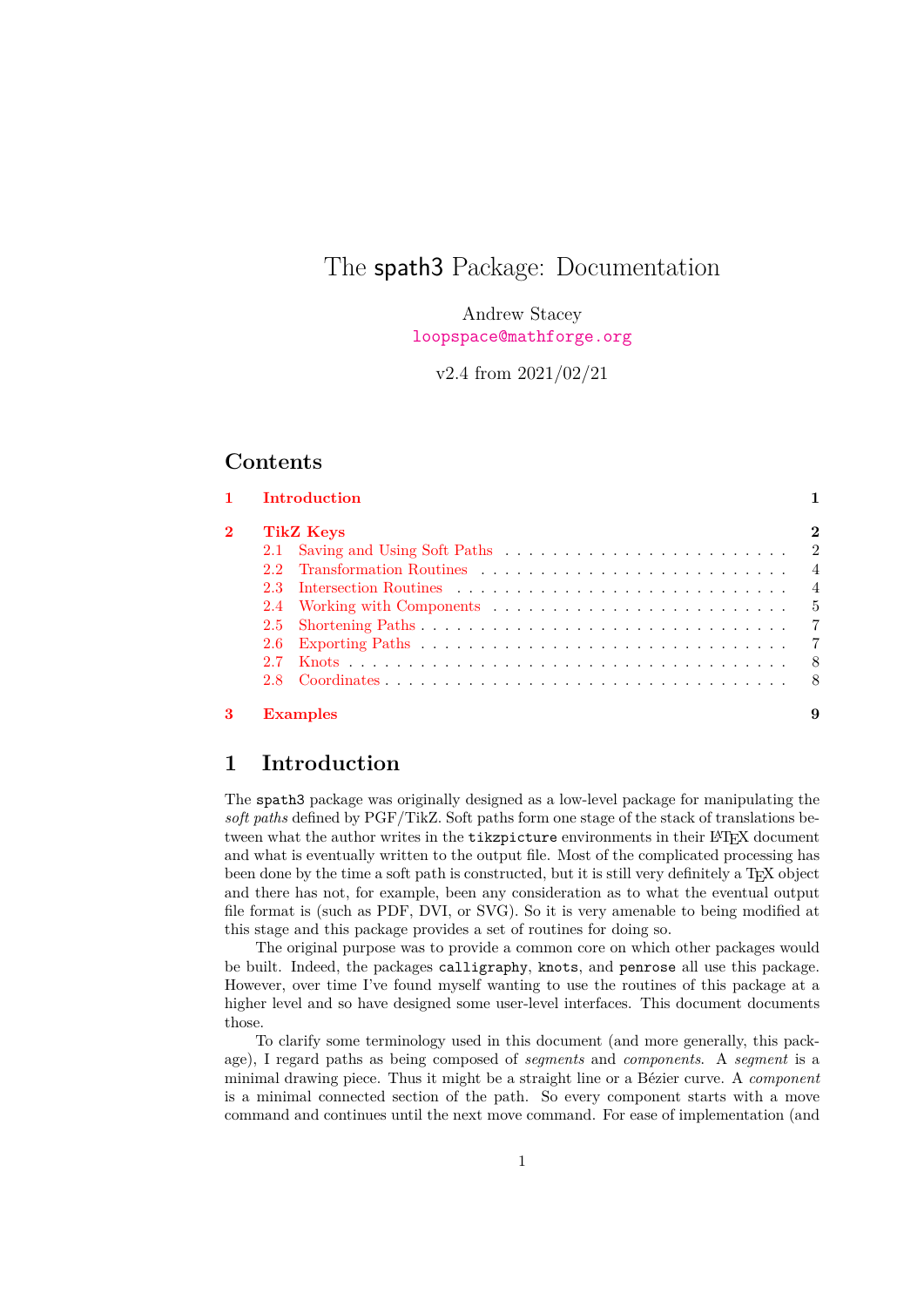to enable a copperplate pen in the calligraphy package!), an isolated move is considered as a component.

There are no doubt bugs in this package, and useful things that I haven't implemented. If you have found one of either of these, please let me know! The best way is to open an issue at the code repository on github, at [https://github.com/loopspace/spath3.](https://github.com/loopspace/spath3)

# <span id="page-1-0"></span>**2 TikZ Keys**

#### \usetikzlibrary{spath3}

The spath3 TikZ library defines a set of keys that can be issued to muck about with soft paths. These are all defined in the spath family, so all the following keys should be prefixed by spath/, or the key spath/.cd needs to be used beforehand (but note that as yet I haven't implemented sending unknown keys back to the main tikz directory).

The keys try to gracefully fail if the path doesn't exist or is empty. The intention is that the document should still compile with a warning in the log file (and on the console output). If this doesn't happen, please report it.

## <span id="page-1-1"></span>**2.1 Saving and Using Soft Paths**

#### $save = \langle name \rangle$

save

save global= $\langle$ name $\rangle$ save␣global

> Saves the current path with name  $\langle$  name). This delays until the path is fully constructed so can be issued in the options to the main command.

> Soft paths constructed this way are local to the group in which the path command is issued. The global version saves the path globally which is useful when the original path is inside a scope or even another tikzpicture.

> The soft path is actually stored in a macro constructed from the name. There are a couple of reasons for using a *name* rather than a macro directly. One is so that it is compatible with the intersections library – by default both this package and that save their paths in the same underlying macro. The other is to provide a way to link a soft path with a set of TikZ styles (this is particularly useful when splitting the path into components).

clone={ $\langle target \rangle$ }{ $\langle source \rangle$ } clone globally={ $\langle target \rangle$ }{ $\langle source \rangle$ } clone clone␣globally

> Clones one soft path into another. In the second, the clone is global (the original need not be).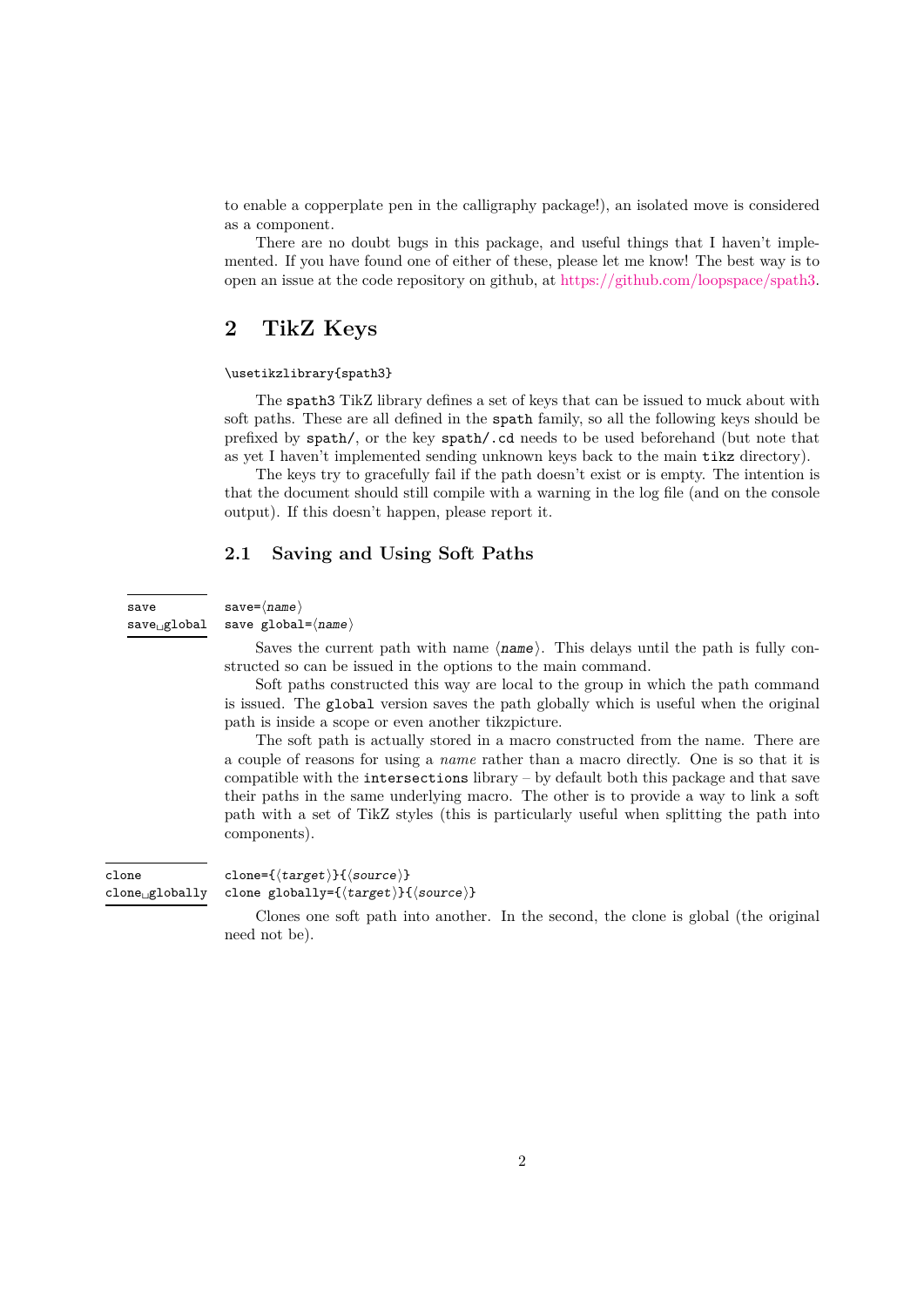#### use= $\langle$ *name* $\rangle$ use={ $\langle$ name, options}} use

This uses a previously saved soft path at the current juncture in the path declaration. If before the path has begun, it is the initial part of the new path. If during the path construction then it is stuck in at the current place. Note that any keys that affect the soft path directly should be applied *before* this one.

The path can be modified first by using the second form – note that as far as the use key is concerned, the whole thing is a single argument. The options is a comma separated list and can include:

- reverse reverses the inserted path first.
- weld, no weld determines whether to weld the inserted path to the current path. Welding means that the move to at the start of the inserted path is removed. Note that this doesn't *move* the inserted path so this will usually modify the first segment of the inserted path, possibly in unexpected ways.
- move, no move determines whether the inserted path is translated so that it starts where the current path ends.
- transform= $\{transformation\}$ } applies the specified transformations to the inserted path. See the transform key in Section [2.2](#page-3-0)
- Any other key is taken as the name of the path (so it doesn't have to be specified first) with the last one winning.

One thing should be noted about transformations. By the time a soft path is built, all available transformations have been applied. This means that when re-inserting a soft path back into a high level command (such as  $\dagger$ xaw), the effect of existing transformations might produce some confusing effects. When restoring a path then the library tries to set up various internals of TikZ correctly, but there may be some things I've overlooked or not accounted for particularly with regard to existing transformations; if you spot anything working oddly then please report it to me.

In particular, restoring a path should sets things right for positioning nodes along the path. Using the pos=D key on a node positions that node at a particular point on the path. Exactly how the parameter is interpreted is the same as for the spath coordinate system described in Section [2.8.](#page-7-1)

These are all aliases to various versions of use (they originally existed as separate code before I united them all as variants of use). The equivalences are:

- restore and insert are aliases for use.
- append sets the move and weld keys.
- append no move just sets the weld key.
- reverse sets the reverse key.

restore restore<sub>Li</sub>reverse<sub>LiLi</sub>insert insert␣reverse append append␣reverse append␣no␣move append␣reverse␣no␣move

3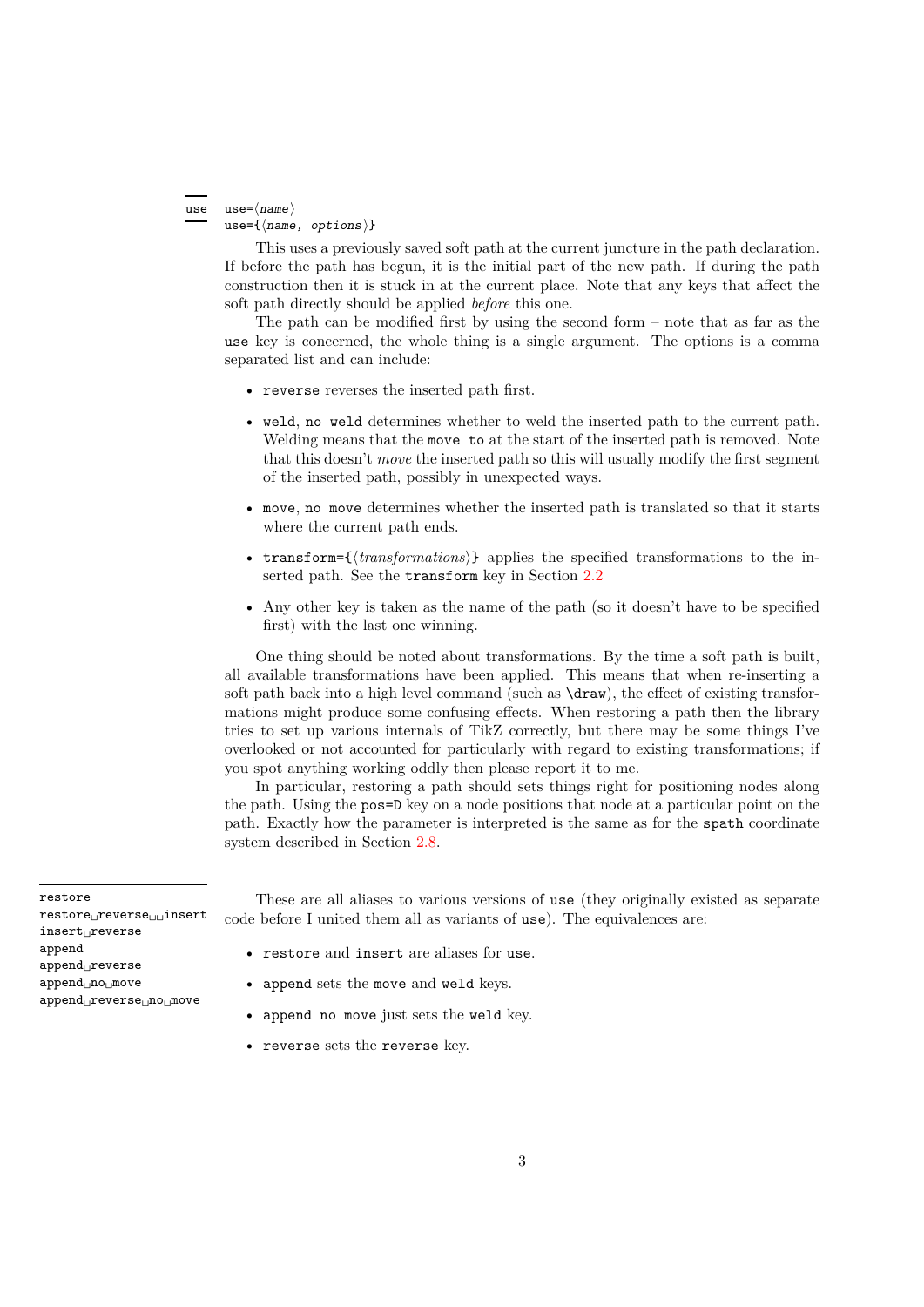#### to={ $\langle name \rangle$ } to

This defines a to path from a soft path, so it inserts the soft path into the current path to span the gap between the start and end. The path is transformed by rotation, translation, and uniform scaling so that it exactly spans the gap required by the to syntax. (If the start and end point of the soft path are very close together then it won't span the gap.)

## <span id="page-3-0"></span>**2.2 Transformation Routines**

The following keys all apply some sort of transformation to the soft path. They do not render the path, but simply adjust it. The global versions apply their transformation globally, otherwise it is local to the current group (or scope).

| reverse<br>reverse <sub>u</sub> global    | $reverse = \langle name \rangle$<br>reverse globally= $\langle name \rangle$                                                                                                                                        |
|-------------------------------------------|---------------------------------------------------------------------------------------------------------------------------------------------------------------------------------------------------------------------|
|                                           | Reverses the soft path in place. If you want to use the original path and its reversal<br>in the same path (for example, for constructing a region to fill) then use the clone key<br>to copy it first.             |
| translate<br>translate <sub>Lglobal</sub> | translate={ $\langle$ name}}{ $\langle$ x-dimen}}{ $\langle$ y-dimen}}<br>translate globally={ $\langle$ name}}{ $\langle$ x-dimen}}{ $\langle$ y-dimen}}                                                           |
|                                           | Translates the soft path by the given dimensions.                                                                                                                                                                   |
| transform<br>transformuglobal             | transform={ $\langle$ name}}{ $\langle$ transformations}}<br>transform globally={ $\langle$ name}}{ $\langle$ transformations}}                                                                                     |
|                                           | This applies the transformation to the soft path. The transformation is processed<br>by TikZ so should consist of TikZ-level transformations such as $\text{shift}=\{(2,2)\}.$                                      |
| span                                      | $span=\{\langle name \rangle\}\{\langle start \ point \rangle\}\{\langle end \ point \rangle\}$                                                                                                                     |
| $span_{\square}$ global                   | span globally={ $\langle$ name}}{ $\langle$ start point}}{ $\langle$ end point}}                                                                                                                                    |
|                                           | This transforms the named path so that it goes from the start point to the end point.<br>As with the to path construction and the splice method, this won't work if the path<br>ends very close to where it starts. |

#### <span id="page-3-1"></span>**2.3 Intersection Routines**

To use these features you need to use the intersections library. Note that there is currently an issue with the intersections routine when trying to intersect two parallel (or near parallel) lines. One workaround is to replace one of the lines by a Bézier curve along the same path. The best such replacement is to put the control points at one third and two thirds between the start and end.

| $split$ <sub><math>\sqcup</math></sub> $\text{at}$ <sub><math>\sqcup</math></sub> $\text{self}$ <sub><math>\sqcup</math></sub> $\text{intersections}$ | split at self intersections= $\langle path \rangle$                                                                                                |
|-------------------------------------------------------------------------------------------------------------------------------------------------------|----------------------------------------------------------------------------------------------------------------------------------------------------|
|                                                                                                                                                       | $split_{\sqcup}$ globally $_{\sqcup}$ at $_{\sqcup}$ self $_{\sqcup}$ intersections split globally at self intersections= $\langle$ path $\rangle$ |

This inserts breaks into the named soft path at the points where it intersects itself. The breaks are not gaps, to achieve that use the shortening routines after this, rather they are a change of component. Think of it as if you took the pen off the page at that point and then put it straight back down again.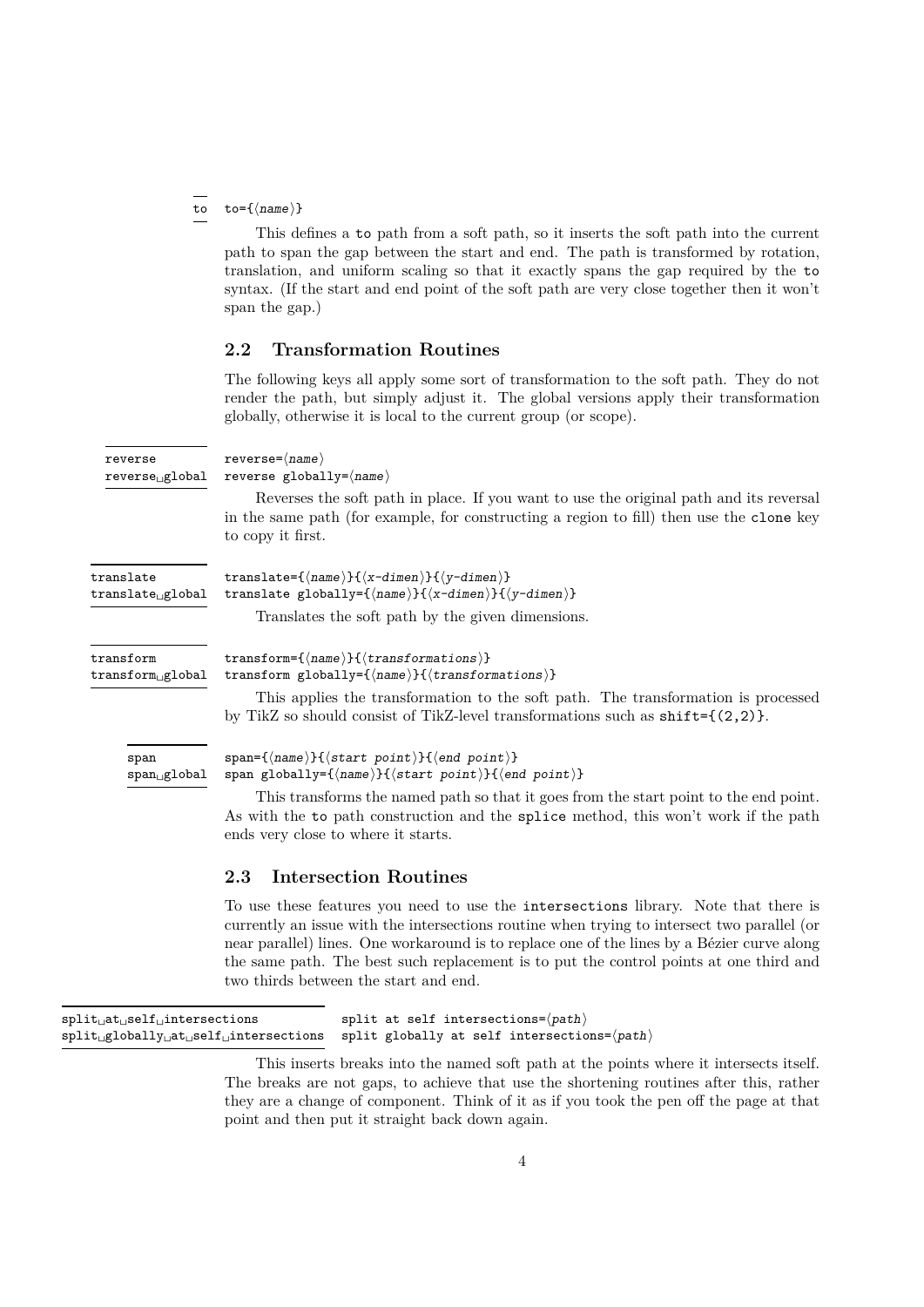split at intersections with= $\{\langle first \rangle\}\{\langle second \rangle\}$ split globally at intersections with= $\{\langle first \rangle\}\{\langle second \rangle\}$ split␣at␣intersections␣with split␣globally␣at␣intersections␣with

> This inserts breaks into the first path where it intersects with the second. The second path is not changed.

| $split$ <sub><math>\sqcup</math></sub> at $\sqcup$ intersections | split at intersections= $\{\langle first \rangle\}\{\langle second \rangle\}$                                                                   |
|------------------------------------------------------------------|-------------------------------------------------------------------------------------------------------------------------------------------------|
|                                                                  | $split_{\cup}$ globally $_{\cup}$ at <sub><math>\cup</math></sub> intersections split globally at intersections={ $\{first\}$ }{ $\{second\}$ } |

This inserts breaks into a pair of paths at their mutual intersections.

replace␣lines replace␣lines␣globally

replace lines= $\langle path \rangle$ replace lines globally= $\langle path \rangle$ 

The PGF intersection routines have difficulties with parallel, or near parallel, lines. One way to counter this is to replace all line segments by "curves". This is done so that the parametrisation of the curve matches that of the line segment that it is replacing.

## <span id="page-4-0"></span>**2.4 Working with Components**

| get <sub>LI</sub> components <sub>LI</sub> of<br>$get_{\sqcup} \text{components}_{\sqcup} \text{of}_{\sqcup} \text{globally}$<br>\getComponent0f | get components of={ $\langle path \rangle$ }{ $\langle macro \rangle$ }<br>get components of globally= $\{\langle path \rangle\}$ $\{\langle macro \rangle\}$<br>$\setminus$ getComponentOf $\{\langle macro \rangle\}$ $\{\langle number \rangle\}$ |
|--------------------------------------------------------------------------------------------------------------------------------------------------|------------------------------------------------------------------------------------------------------------------------------------------------------------------------------------------------------------------------------------------------------|
|                                                                                                                                                  | This splits the path into a list of its components, which are stored in the mi                                                                                                                                                                       |

This splits the path into a list of its components, which are stored in the macro. The macro can be used in a \foreach.

The macro consists of a comma separated list of names of the components (the actual names used are of the form anonymous\_N). To access an individual component, use the command **\getComponentOf**. This can be used directly in place of a path name in any other key, such as use, (it is just the LAT<sub>E</sub>X3 command \clist\_item:Nn).

Note that these are *copies* of the components of the original path. Changing a component doesn't update the original path.

render␣components

#### render components= $\langle path \rangle$

This renders the components of a given path as separate TikZ commands, so that each can be separately styled. It applies the following styles (in this order):

- 1. every spath component
- 2. spath component  $\langle$ number $\rangle$
- 3. spath component= $\langle$ number $\rangle$
- 4. every  $\langle path \rangle$  component
- 5.  $\langle path \rangle$  component  $\langle number \rangle$
- 6.  $\langle path \rangle$  component= $\langle number \rangle$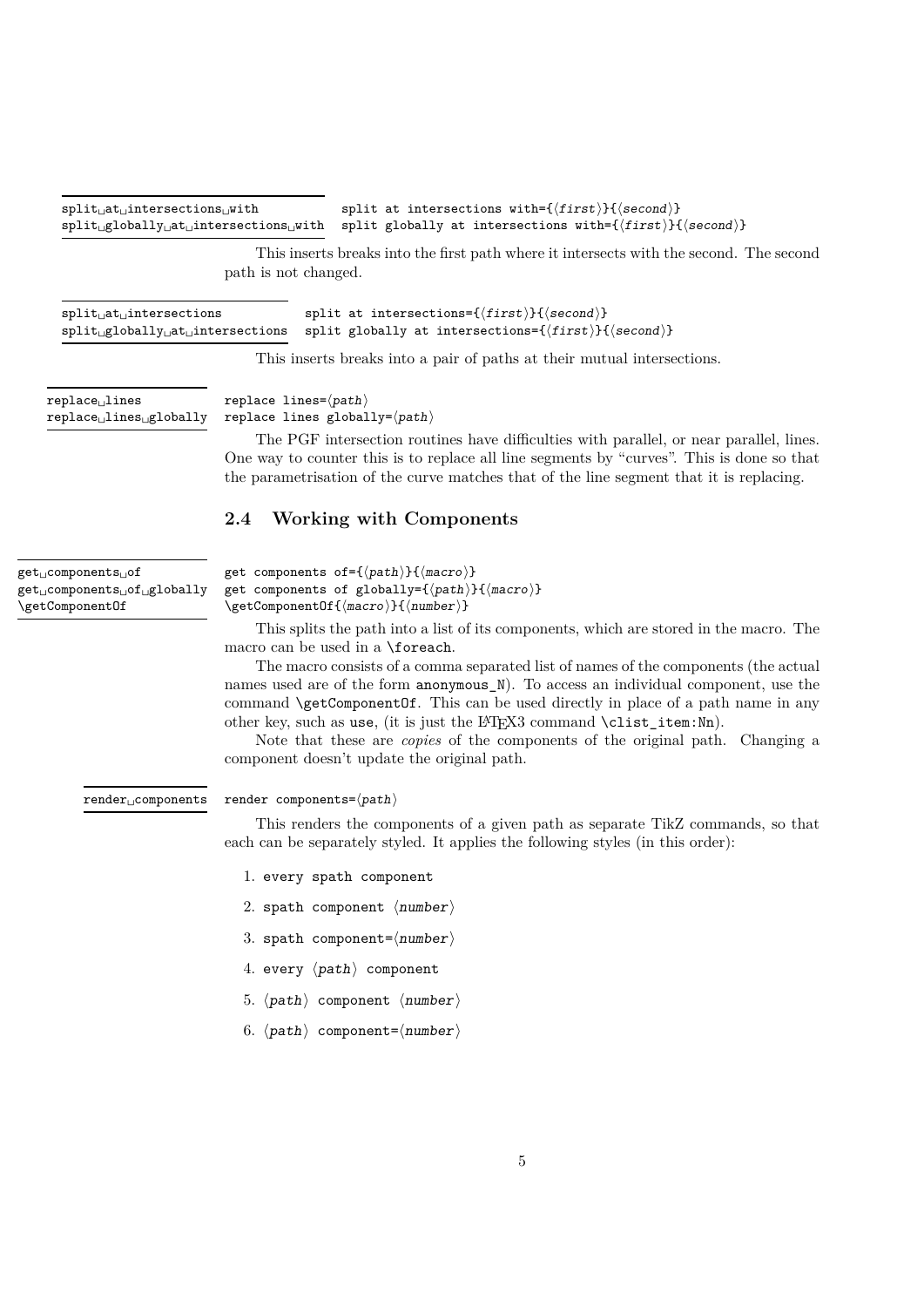#### insert␣gaps␣after␣components insert␣gaps␣globally␣after␣components

insert gaps after components={ $\langle$ path}}{ $\langle$ gap}}{ $\langle$ components}} insert gaps after components={ $\langle path \rangle$ }{ $\langle gap \rangle$ } insert gaps globally after components={ $\langle path \rangle$ }{ $\langle gap \rangle$ }{ $\langle components \rangle$ } insert gaps globally after components= $\{\langle path \rangle\}\{\langle gap \rangle\}$ 

This inserts a gap between components of a path by shortening the end of the specified component and start of the next one. The list of components is passed through a  $\iota$  so that syntax like  $2, 4, \ldots, 16$  can be used. If the list of components is not given the gaps are inserted between all components.

join␣components join␣components␣globally

join components= $\{\langle path \rangle\}$ { $\langle components \rangle\}$ join components globally={ $\langle path \rangle$ }{ $\langle components \rangle$ }

This removes the move between each of the given components and the previous one. The list of components is processed by \foreach. If the component is the first one then it is joined to the last component.

| $join_{  }components_{  }with$                             | join components with={ $\langle path \rangle$ }{ $\langle split \rangle$ }                                    |
|------------------------------------------------------------|---------------------------------------------------------------------------------------------------------------|
| $\{join_{  } \text{components}_{  }$ globally $_{  }$ with | join components with={ $\langle path \rangle$ }{ $\langle split \rangle$ }{ $\langle list \rangle$ }          |
| join components  cupright    givith                        | join components upright with={ $\langle path \rangle$ }{ $\langle split \rangle$ }                            |
|                                                            | join components upright with={ $\langle path \rangle$ }{ $\langle split \rangle$ }{ $\langle list \rangle$ }  |
|                                                            | join components globally with= $\{\langle path \rangle\}\{\langle split \rangle\}$                            |
|                                                            | join components globally with={ $\langle path \rangle$ }{ $\langle split \rangle$ }{ $\langle list \rangle$ } |
|                                                            | join components globally upright with= $\{\langle path \rangle\}\{\langle split\ path \rangle\}$              |
|                                                            | join components globally upright with= $\{\langle path \rangle\}\{\langle split \rangle\}$                    |

 $path$ }{(list)}

This inserts the splice path in the gaps between components of path specified by a comma separated list. The splice is inserted between each specified component and the next one. If the  $\{\langle list \rangle\}$  is not given (or is empty) then the splice is inserted between every component except that a *spot weld* is performed first to join any components where the end of one is the start of the next. The spot weld is only performed if the list of components is empty.

This does *not* close the resulting path, even if the last component is specified in the list, for that see the key close with.

Note that because there is an optional third argument to this key, the second argument must always be enclosed in braces unless it is a single token.

The upright versions do a little test to see if the gap is oriented upside-down and if so then they insert the reflection of the splice path.

| $spot$ $well$            | spot weld= $\langle path \rangle$                    |
|--------------------------|------------------------------------------------------|
| $spot$ $well$ $globally$ | spot weld globally= $\langle path \rangle$           |
|                          | This removes the move between any two compo          |
|                          | of one component is the same as the initial point of |

point of the path where the end point f the next (the tolerance on error here is 0*.*01pt).

| remove <sub>u</sub> empty <sub>u</sub> components                                                       |  | remove empty components= $\langle path \rangle$ |
|---------------------------------------------------------------------------------------------------------|--|-------------------------------------------------|
| $\texttt{remove\_empty\_components\_globally}$ remove empty components globally= $\langle path \rangle$ |  |                                                 |

This removes empty components of the path (which consist of simply a move).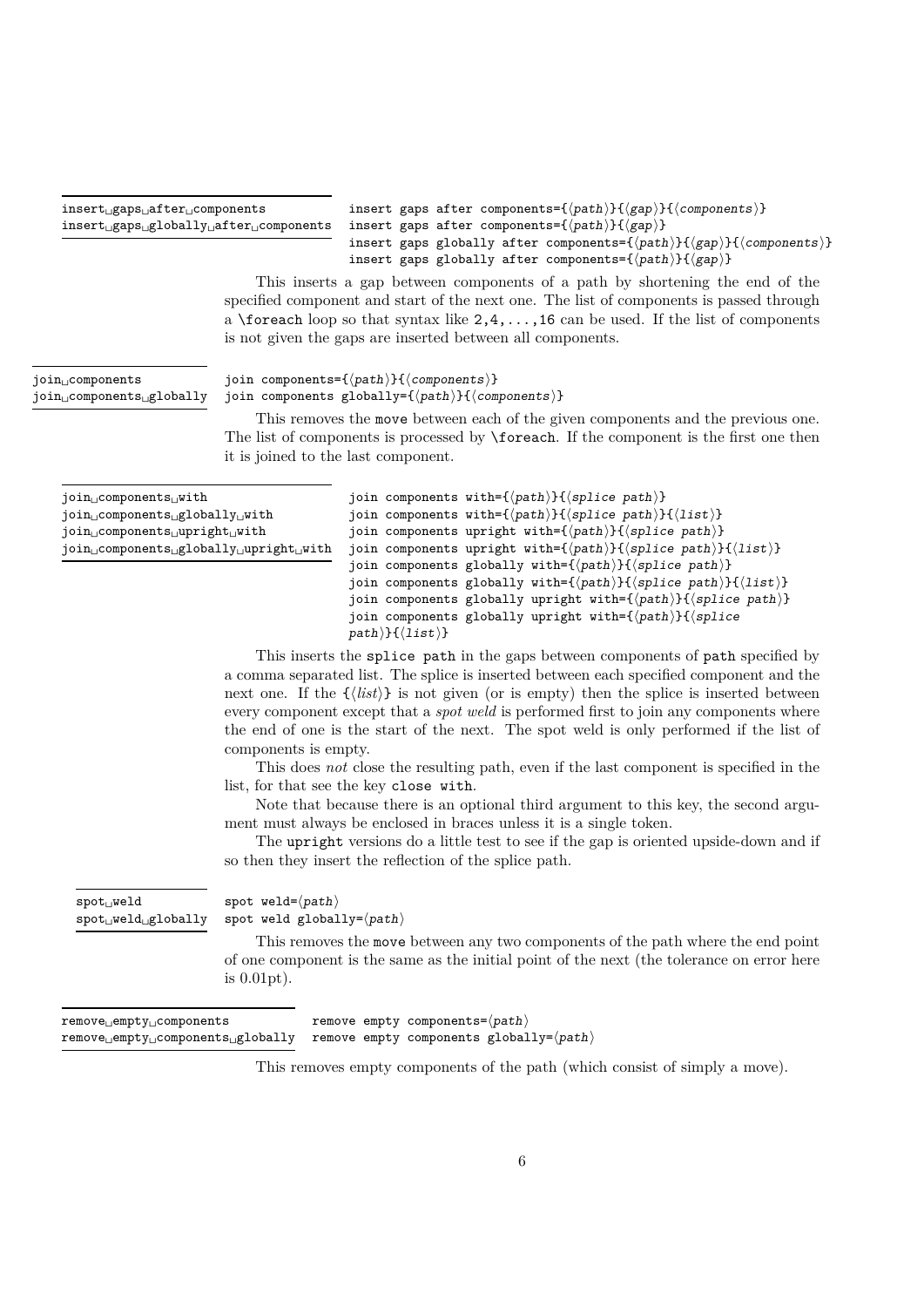| remove <sub>Li</sub> components<br>remove <sub>D</sub> components <sub>Dglobally</sub> | remove components={ $\langle path \rangle$ }{ $\langle list \rangle$ }<br>remove components globally={ $\langle path \rangle$ }{ $\langle list \rangle$ }                                                                                     |  |  |
|----------------------------------------------------------------------------------------|-----------------------------------------------------------------------------------------------------------------------------------------------------------------------------------------------------------------------------------------------|--|--|
|                                                                                        | This removes the listed components of the path. As with other list routines, the list<br>is parsed via foreach first.                                                                                                                         |  |  |
| close                                                                                  | close= $\{\langle path \rangle\}$                                                                                                                                                                                                             |  |  |
| close_globally                                                                         | close globally= $\{\langle path \rangle\}$                                                                                                                                                                                                    |  |  |
| close <sub>  </sub> with                                                               | close with={ $\langle path \rangle$ }{ $\langle split \rangle$ }                                                                                                                                                                              |  |  |
| $close$ globally with                                                                  | close globally with= $\{\langle path \rangle\} \{\langle split \rangle\}$                                                                                                                                                                     |  |  |
|                                                                                        | These all close the last component of the given path. The first two will insert a line<br>segment if the initial and final points of the component are not sufficiently close. The<br>latter two allow you to specify another path to insert. |  |  |
| splice<br>$\text{splice}_{\sqcup}$ global                                              | $\text{splice}=\{\langle \text{initial path}\rangle\}\{\langle \text{splice path}\rangle\}\{\langle \text{final path}\rangle\}$<br>splice globally={ $\{initial path\}$ }{ $\{split$ path}}{ $\{final path\}$ }                               |  |  |
|                                                                                        | This splices the middle path into the gap between the initial and final paths. The<br>middle path is transformed to fit (don't try this with a path whose starting and ending                                                                 |  |  |

middle path is transformed to fit (don't try this with a path whose starting and ending points are close together) and the paths are joined so that the last component of the initial path and the first component of the splice path become a single component, and similarly at the other end.

## <span id="page-6-0"></span>**2.5 Shortening Paths**

| $shorten_{\Box}at_{\Box}end$                                                                                     | shorten at start= $\{\langle path \rangle\} \{\langle length \rangle\}$             |
|------------------------------------------------------------------------------------------------------------------|-------------------------------------------------------------------------------------|
| shorten <sub>il</sub> at <sub>i i</sub> start                                                                    | shorten at end={ $\langle path \rangle$ }{ $\langle length \rangle$ }               |
| $shorten  at  both  ends$                                                                                        | shorten at both ends= $\{\langle path \rangle\} \{\langle length \rangle\}$         |
| $shorten_{  }$ globally $_{  }$ at $_{  }$ end                                                                   | shorten globally at start= $\{\langle path \rangle\}\{\langle length \rangle\}$     |
| $shorten_{  }$ globally <sub><math>  </math>at<sub><math>  </math></sub>start</sub>                              | shorten globally at end= $\{\langle path \rangle\}\{\langle length \rangle\}$       |
| $shorten_{  }$ globally <sub><math>  </math>at<sub><math>  </math></sub>both<sub><math>  </math></sub>ends</sub> | shorten globally at both ends= $\{\langle path \rangle\}\{\langle length \rangle\}$ |

This shortens a path by the given amount from the specified end. The shortening is done so that it guarantees that it lies along the original path, but therefore the length is not completely guaranteed to be accurate. This is particularly true for Bézier paths and if there is a very short segment at the end.

It uses the derivative at the end to work out how much to shorten by. If wanting to shorten by a large amount it is better to shorten by a small amount a number of times.

## <span id="page-6-1"></span>**2.6 Exporting Paths**

There are two keys to export a path.

save␣to␣aux

```
save to aux=\langle path \rangle
```
This will save the path to the auxfile so that it is available again on the next run through.

export␣to␣svg

export to  $svg=\langle path \rangle$ 

Saves the path to the file path.svg as an SVG document.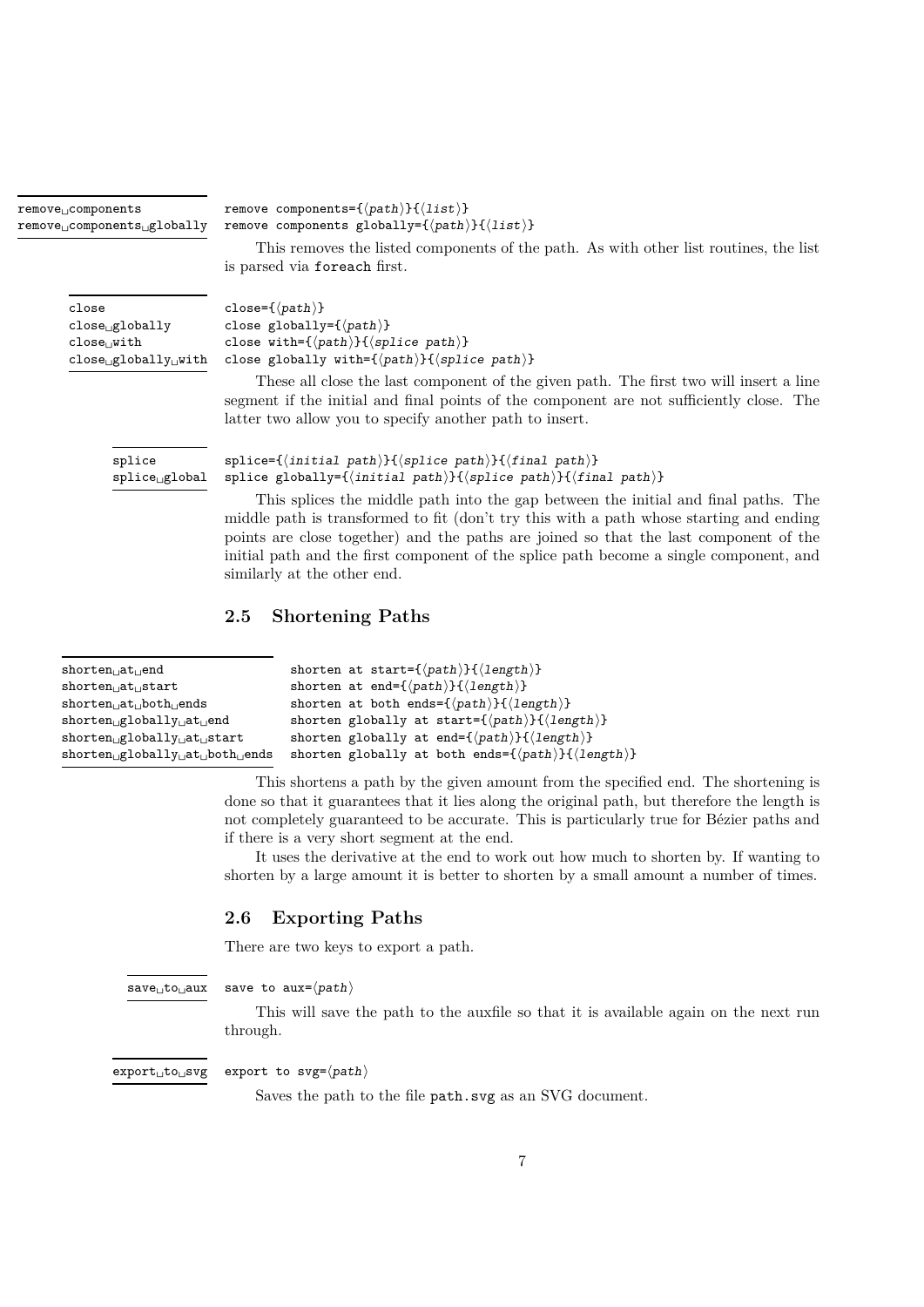## <span id="page-7-0"></span>**2.7 Knots**

 $knot = \langle path \rangle \langle gap \rangle \langle components \rangle$ global knot= $\langle path \rangle$ (gap) $\langle components \rangle$ This style combines various of the above to make it simpler to draw knots and links. It expands to: knot global␣knot draft␣mode

```
knot/.style n args={3}{
  spath/.cd,
 split at self intersections=#1,
 insert gaps after components={#1}{#2}{#3},
 maybe spot weld=#1,
 render components=#1
}
```
(The global version makes the path manipulating commands work globally.)

This splits a path at the points where it self-intersects and then inserts gaps between specified components. The key maybe spot weld does a spot weld depending on whether or not the key draft mode is set to true or false. The point here is that when designing the knot it is useful to not weld together components since that changes the component count. But once the gaps are inserted in the desired places, welding the remaining components produces a nicer diagram.

The components can be styled using the keys as described in render components.

### <span id="page-7-1"></span>**2.8 Coordinates**

Soft paths are not natural TikZ objects and so when replaced back into a TikZ path construction then they don't fully interact with other TikZ things, like placing nodes at points on the path (though I've done my best to make that work). To make things a little easier there is defined a coordinate system which identifies a point at a certain location along a soft path and keys which apply a transformation.

#### (spath cs: ${\langle name \rangle} {\{\langle parameter \rangle\}}$ ) spath␣cs

The location specification is a little technical. It is specified as a number from 0 to 1, but the parameter works as follows. Let *n* be the number of *segments* on the path (these are the individual drawing elements that make up the path). The interval from  $\frac{k-1}{n}$  to  $\frac{k}{n}$  is assigned to the *k*<sup>th</sup> segment of the path. Then for a parameter in that interval, the location uses the natural parametrisation of that segment. For a straight line, it is simply the proportional position along but for a Bézier curve then it uses the Bézier parametrisation.

The space is vital, so if the name is contained in a macro then a space has to be inserted somehow. One option is to wrap the macro in braces, as seen in the examples in the next section.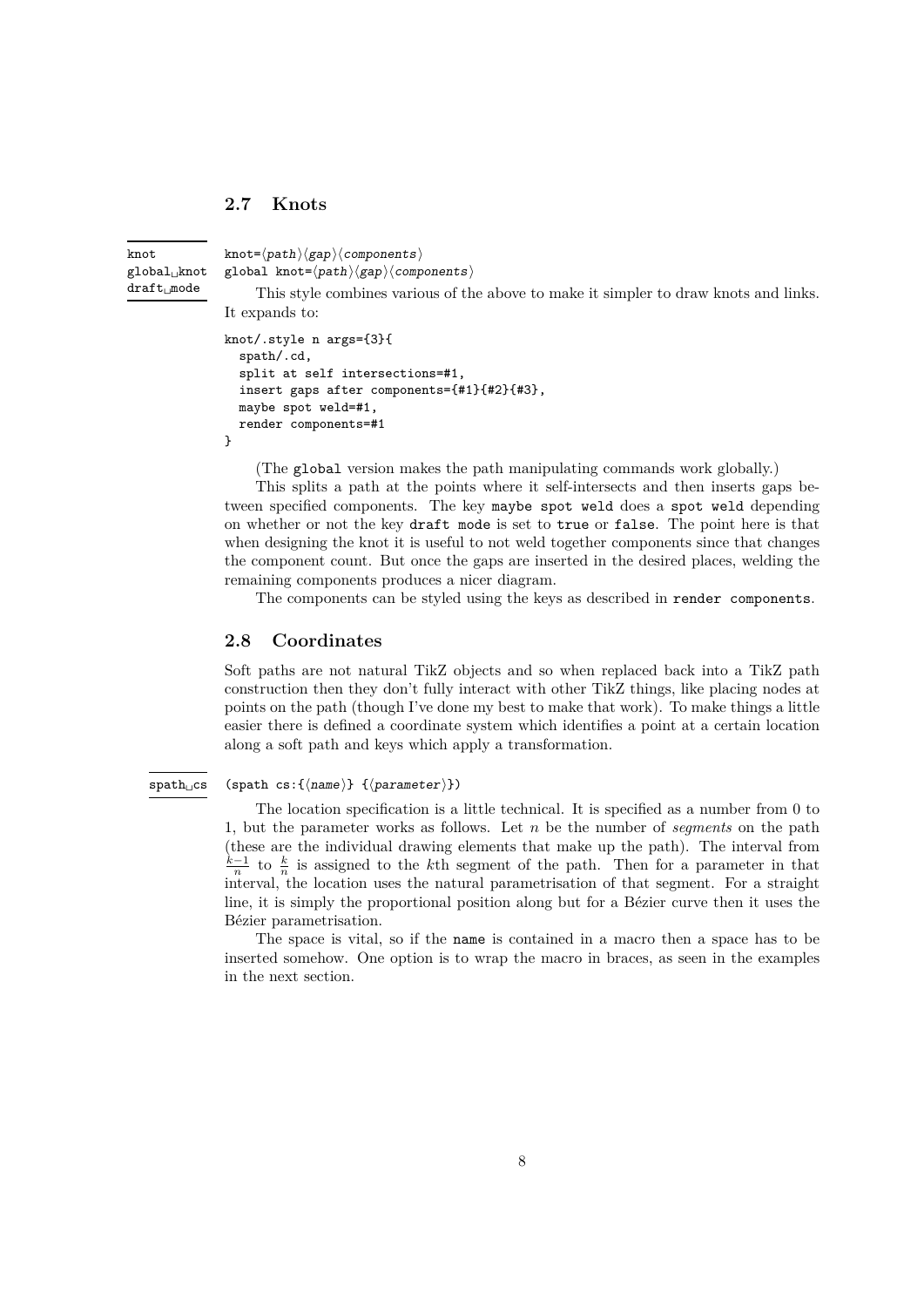transform␣to upright␣transform␣to

transform to={ $\langle path \rangle$ }{ $\langle parameter \rangle$ } upright transform to={ $\langle path \rangle$ }{ $\langle parameter \rangle$ }

These keys (which are in the spath family) set the transformation so that the origin is at the specified point of the curve (as described above) and the  $x$ –axis is tangential to the curve. The transformation is *orthogonal* in that it is achieved by a rotation and a translation.

The first key aligns the axes so that the  $x$ –axis is in the forward direction of the path as that path was constructed. The second key aligns the axes so that the  $y$ –axis points up the page. The intention with the second key is that it is similar to what happens with the sloped key when a node is placed on a curve.

# <span id="page-8-0"></span>**3 Examples**

1. Saving and re-using.





2. Reversing.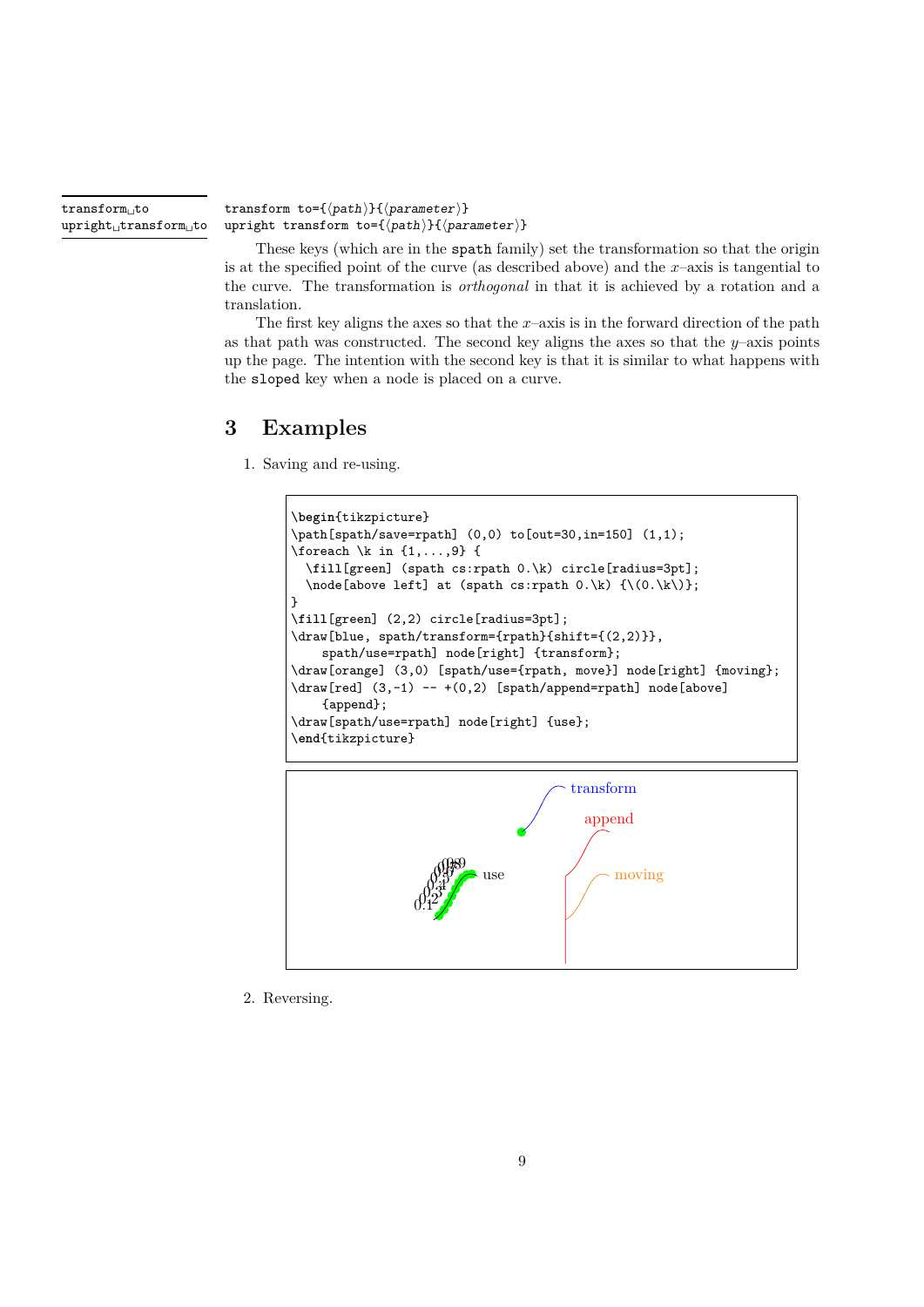```
\begin{tikzpicture}
\path[spath/save=apath] (0,0) to[out=0,in=180] (2,1)
    to[out=0,in=180] (4,0);\filldraw[
  green,
  draw=black,
 ultra thick,
 spath/use=apath
\overline{1} -- ++(0,-4) [spath/use={apath, reverse, move, weld}] -- cycle;
\end{tikzpicture}
```


3. Transformations.



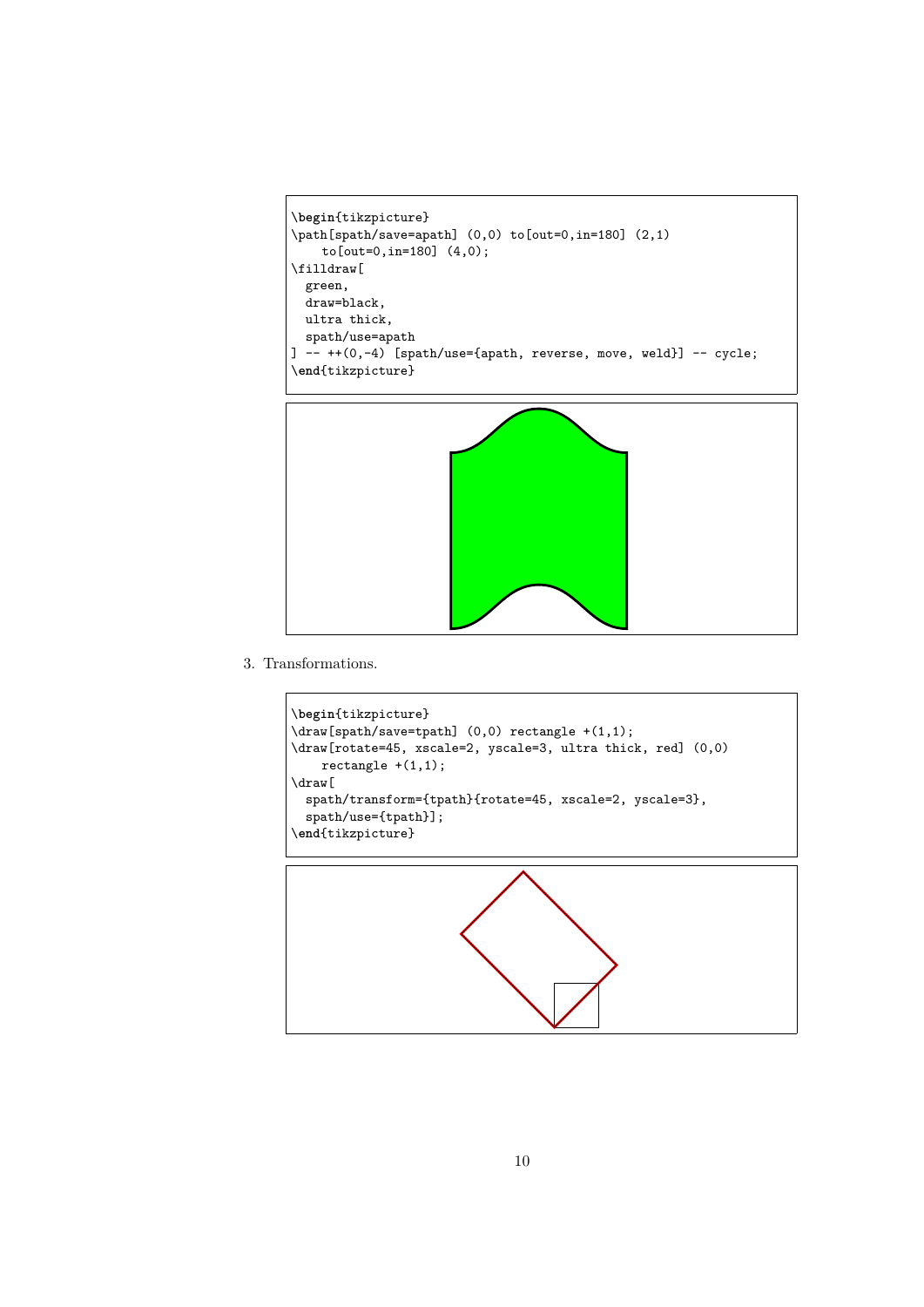```
\begin{tikzpicture}
\draw[spath/save=oval] (0,0) to[out=0,in=0] (0,2)
    to[out=180,in=180] (0,0);
\foreach \k in \{0,\ldots,9\} {
  \node[transform shape, spath/transform to={oval}{0.\k}] {k};
}
\begin{scope}[xshift = 3cm]
\draw[spath/save=soval] (0,0) to[out=0,in=0] (0,2)
    to[out=180,in=180] (0,0);
\foreach \k in \{0,\ldots,9\} {
  \node[transform shape, spath/upright transform to={soval}{0.\k}]
    {k};
}
\end{scope}
\end{tikzpicture}
```


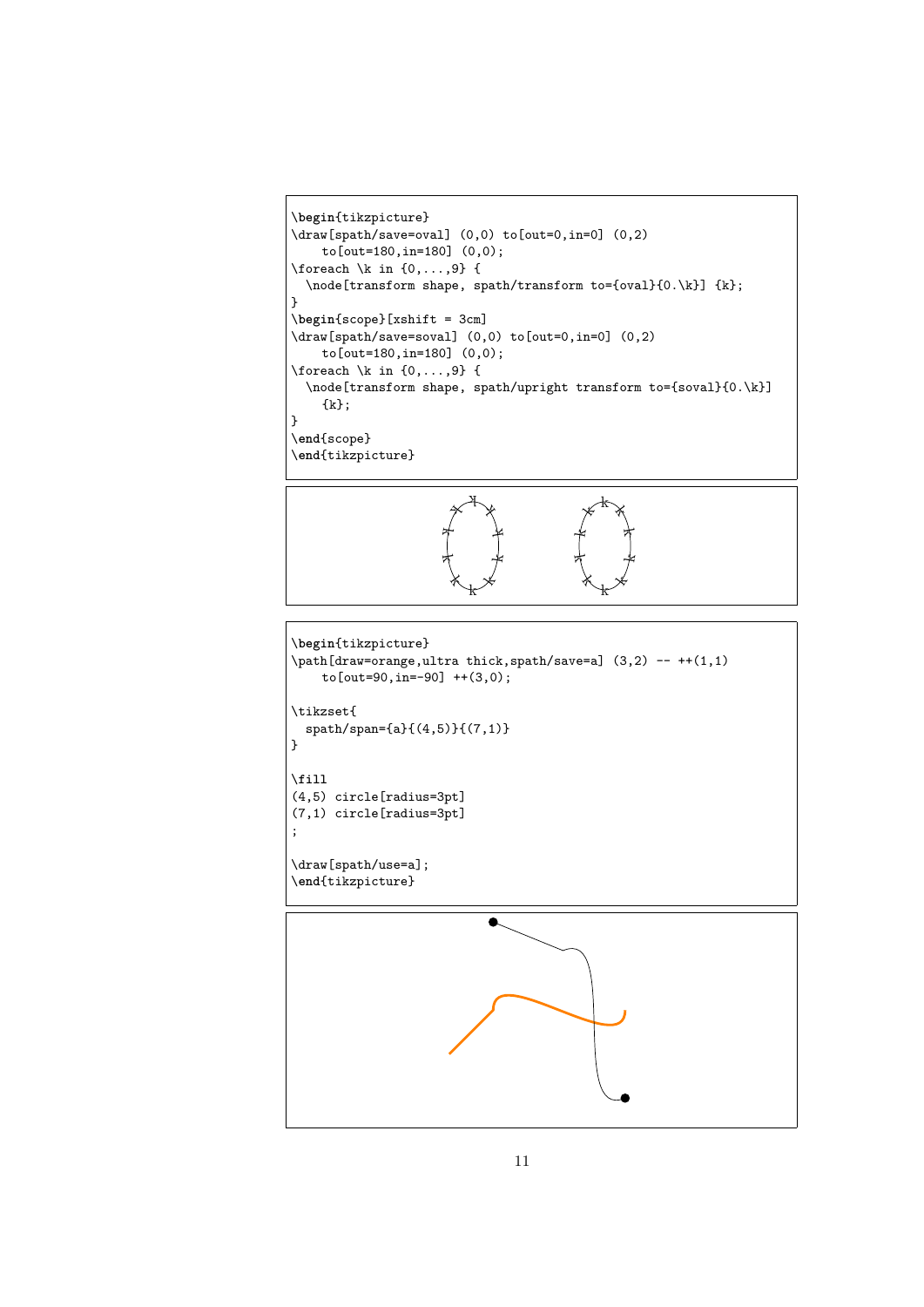4. To paths.

```
\begin{tikzpicture}
\path[draw=orange,ultra thick,spath/save=a] (3,2) -- ++(1,1)
    to[out=90,in=-90] ++(3,0);
\draw (0,0) -- +(1,1) to[spath/to={a}] node[pos=.6,auto] {node}
    + + (2,-1) - + (3,1);
\end{tikzpicture}
```


5. Node placement.



6. Shortening.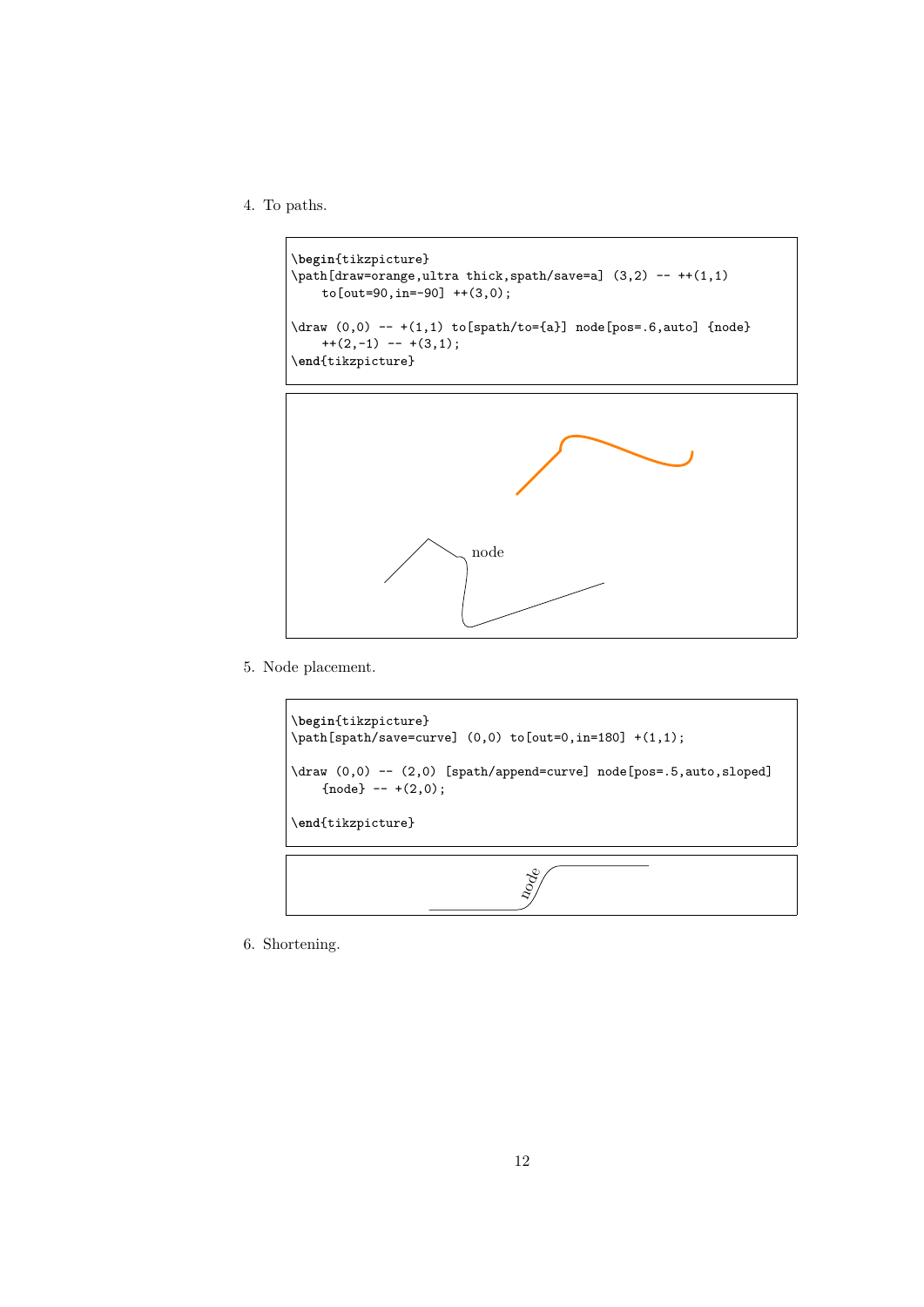```
\begin{tikzpicture}
\path[spath/save=apath] (0,0) foreach \k in {1,...,4} { -- ++(1,0)
    +(0,0)};
\draw[
  ultra thick,
 red,
 spath/.cd,
 shorten at end={apath}{7pt},
 shorten at start={apath}{9pt},
 translate={apath}{0pt}{1pt},
 use=apath,
];
\draw (0,0) circle[radius=9pt] [spath/use=apath] circle[radius=7pt];
\end{tikzpicture}
```
 $\overline{\phantom{a}}$ 

f,

 $\left( -\right)$ 

 $\left(\begin{matrix} \cdot \end{matrix}\right)$ 

```
\begin{tikzpicture}
\path[spath/save=apath] (0,0) foreach \k in {1,...,4} {
    to[out=0, in=180] ++(1,0) +(0,0);
\draw[
 ultra thick,
 red,
 spath/.cd,
  shorten at end={apath}{7pt},
 shorten at start={apath}{9pt},
 translate={apath}{0pt}{1pt},
 use=apath,
];
\draw (0,0) circle[radius=9pt] [spath/use=apath] circle[radius=7pt];
\end{tikzpicture}
```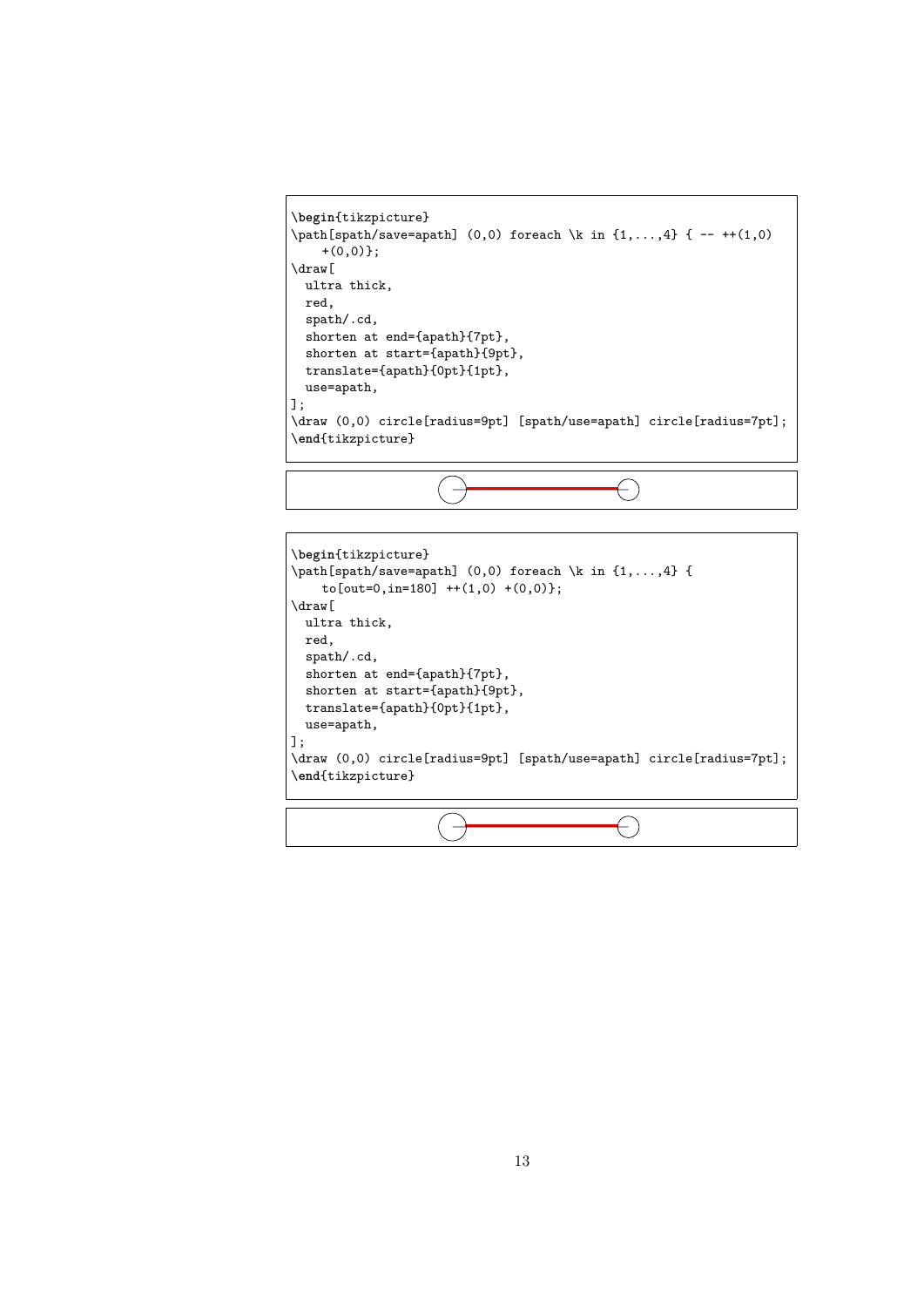```
\begin{tikzpicture}
\draw[spath/save=npath] (0,0) foreach \k in {1,...,4} { -- ++(1,0)
     +(0,0)};
\draw[green] (0,0) -- +(0,-3pt) foreach \k in {1,...,4} { --
     +(0,-3pt) ++(1,0)} -- +(0,-3pt);
\tikzset{
  spath/.cd,
  insert gaps after components={npath}{10pt}{1,3},
  get components of={npath}\components,
}
\tikzset{
  path 1/.style={
    red,
  },
}
\foreach[count=\k] \cpt in \components {
  \path[
    draw,
    path \k/.try,
    spath/.cd,
    translate=\cpt{0pt}{\k pt},
    use=\cpt,
  ] + (0,3pt) - + (0,-3pt);\label{thm:main} $$\node[text=red] at (spath cs:_{\cpt}, .5) _{\(\k\})};}
\end{tikzpicture}
                           \overline{1} \overline{1} \overline{2} \overline{3} \overline{3} \overline{4} \overline{4} \overline{3}\equiv
```
7. Intersections.

One of the main motivations for implementing the intersection routines was to provide a different way of drawing knots and links and similar diagrams.

(a) Define the two paths for the braid (usually these will be defined with \path).

```
\begin{tikzpicture}[
 use Hobby shortcut,
]
\draw[spath/save global=pathA] (0,0) to[out=0,in=180] ++(2,1)to[out=0,in=180] ++(2,-1) to[out=0,in=180] ++(2,1)
    to[out=0,in=180] ++(2,-1);
\draw[spath/save global=pathB] (0,1) to[out=0,in=180] ++(2,-1)
    to[out=0, in=180] ++(2,1) to[out=0, in=180] ++(2,-1)to[out=0,in=180] ++(2,1);\end{tikzpicture}
```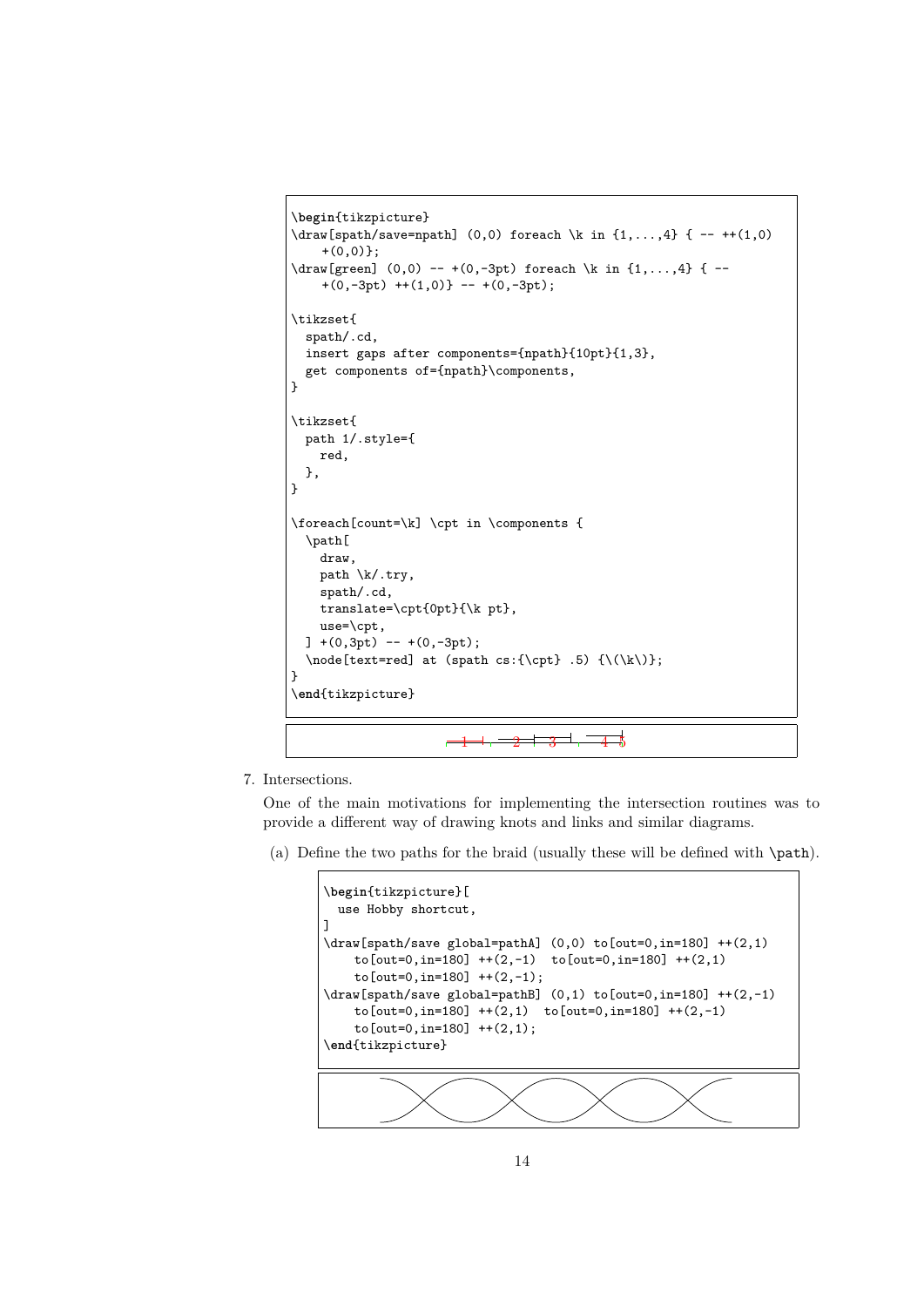(b) Split the paths at their mutual intersections and render them with a count of the components.



(c) Now we insert gaps after certain components in each path and then render the components. To show that the gaps are genuine, we use a patterned background. Although the paths were defined globally, the splitting in the previous example was local so we need to repeat it in this one.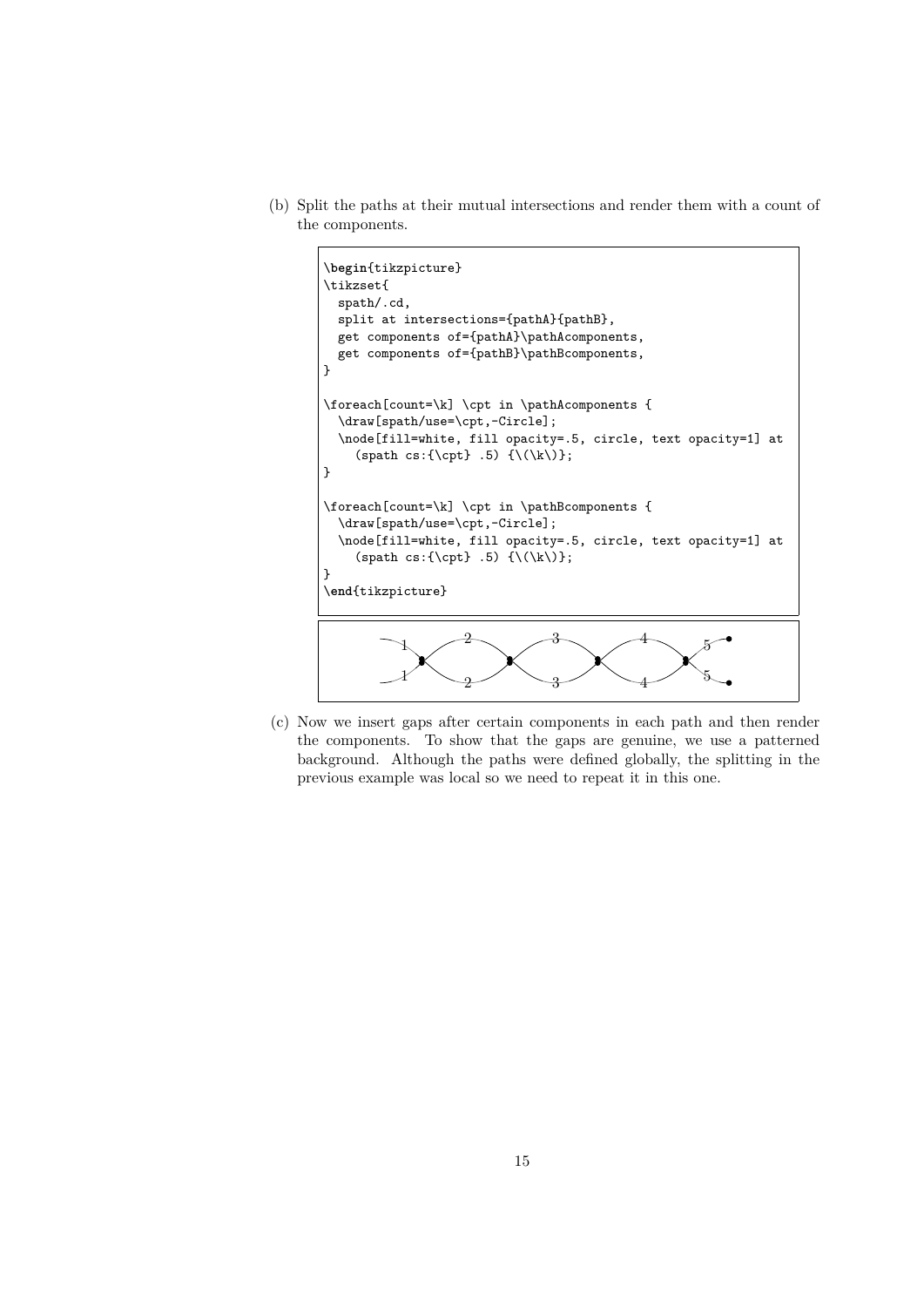```
\begin{tikzpicture}
\tikzset{
  spath/.cd,
 split at intersections={pathA}{pathB},
 insert gaps after components={pathA}{5pt}{1,3},
  join components={pathA}{3,5},
 get components of={pathA}\pathAcomponents,
 insert gaps after components={pathB}{5pt}{2,4},
 join components={pathB}{2,4},
 get components of={pathB}\pathBcomponents,
}
\fill[red!50!white] (-.5,-.5) rectangle (8.5,1.5);
\fill[pattern=bricks, pattern color=white] (-.5,-.5) rectangle
    (8.5, 1.5);
\foreach[count=\k] \cpt in \pathAcomponents {
  \draw[blue, line width=2pt,spath/use=\cpt];
  \node[fill=cyan, fill opacity=.5, circle, text opacity=1] at
    (spath cs:\{\cept\ .3) \ {\(\k\})};}
\foreach[count=\k] \cpt in \pathBcomponents {
  \draw[green, line width=2pt,spath/use=\cpt];
  \node[fill=green!50, fill opacity=.5, circle, text opacity=1]
    at (spath cs:\{\cpt\} .3) \{\(\k\)\};}
\end{tikzpicture}
         1
                     2 3
             1
                                 2
                                                    3
```
- 8. This example is notable because many of the intersection points are where segments of the path end, showing that the algorithm works well even in this circumstance.
	- (a) Here's the original path.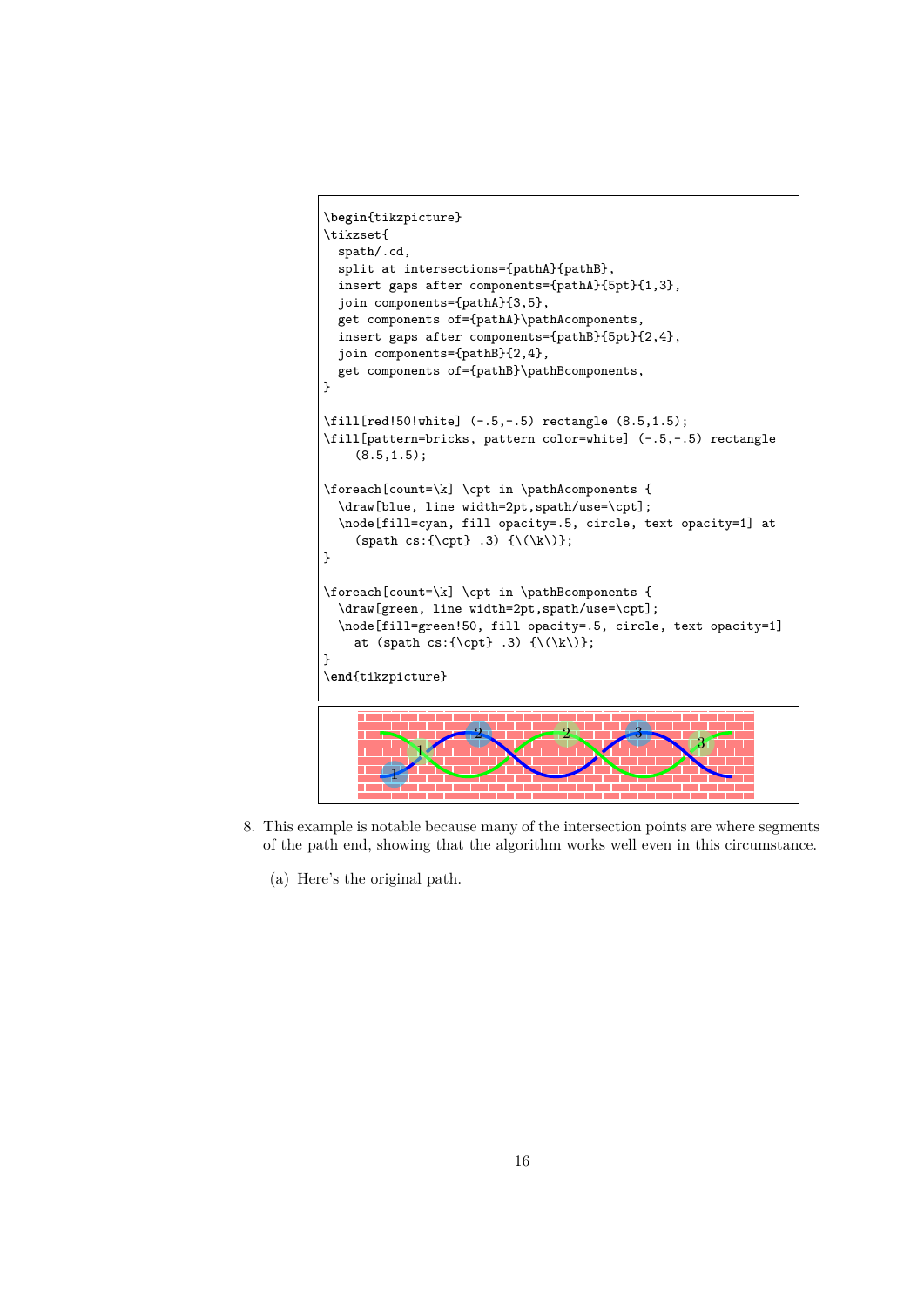```
\begin{tikzpicture}
\draw[spath/save global=spiral] (5,0) -- (2.5,0) -- ++(0,-.25)
    -- ++(-2.5,0)arc[radius=2.25cm,start angle=180,end angle=90]
arc[radius=2cm,start angle=90, delta angle=-180]
arc[radius=1.75cm,start angle=-90, delta angle=-180]
arc[radius=1.5cm,start angle=90, delta angle=-180]
arc[radius=1.25cm,start angle=-90, delta angle=-180]
arc[radius=1cm,start angle=90, delta angle=-180]
arc[radius=.75cm,start angle=-90, delta angle=-180]
arc[radius=.5cm,start angle=90, delta angle=-180]
;
\end{tikzpicture}
```
(b) This renders labels on each component after splitting.

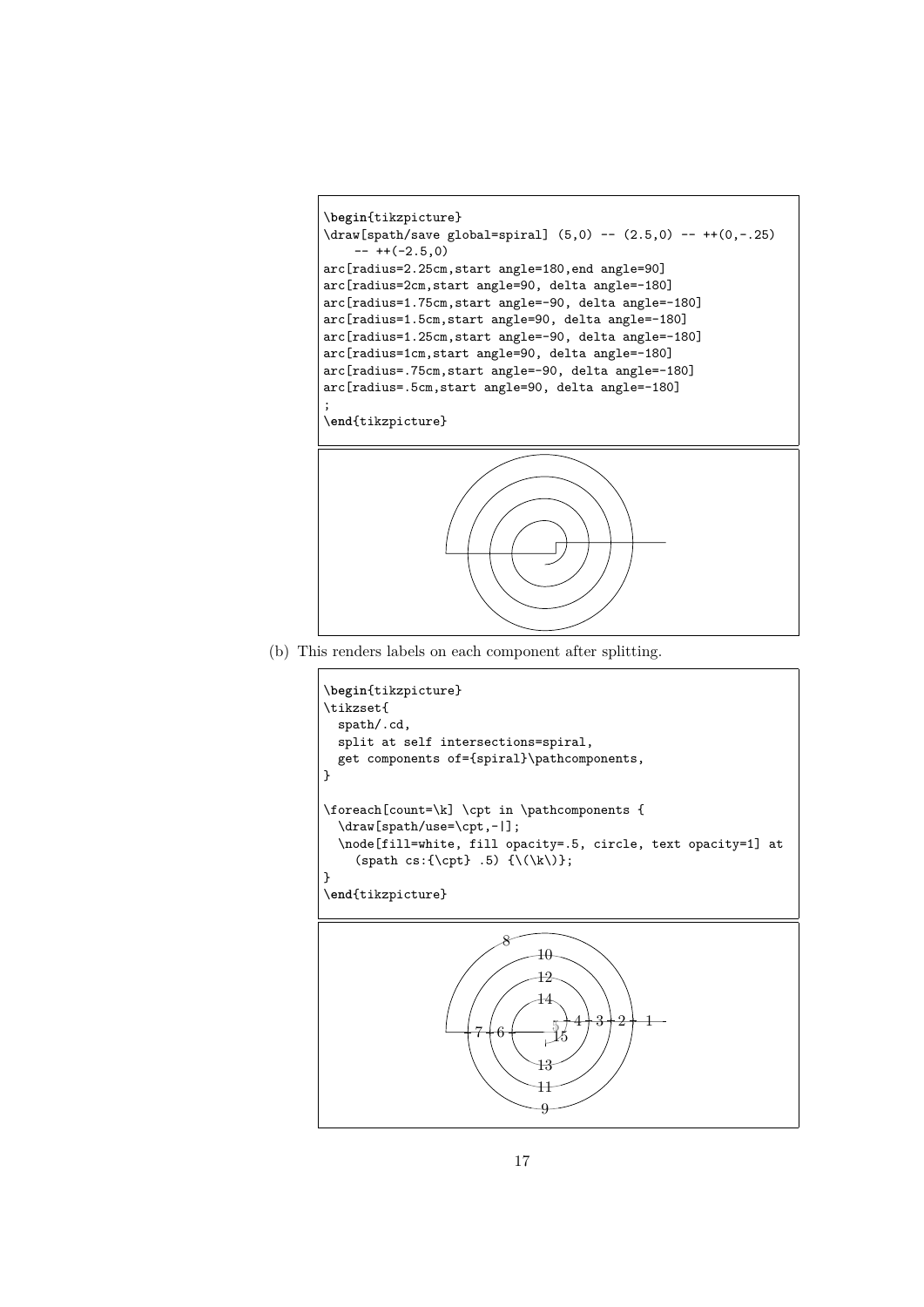(c) Finally, we put the gaps in where we want them.



9. Here's a trefoil knot, demonstrating the knot style that simplifies creating knots.



10. Here's how to mark intersections of paths with "bridges".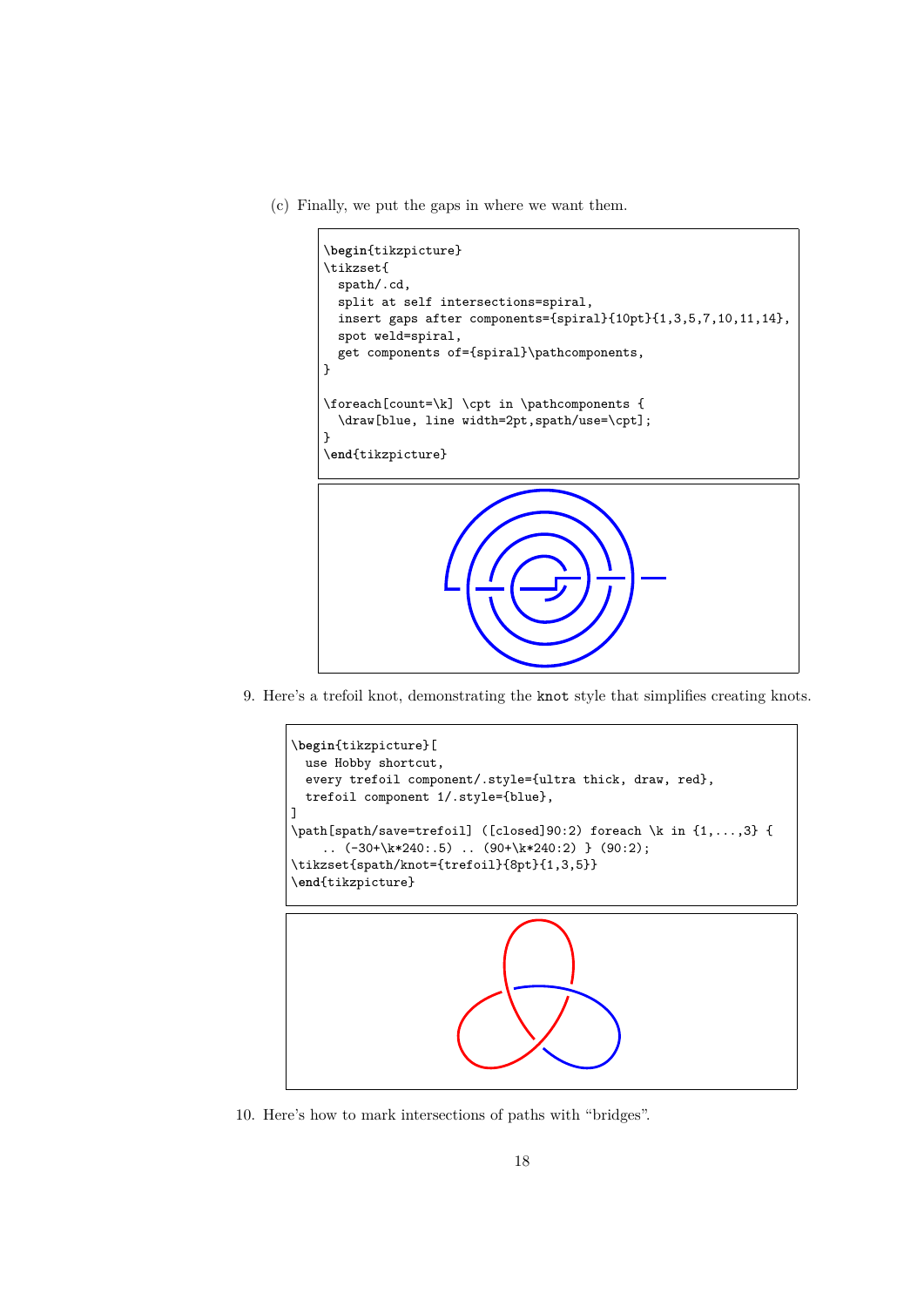```
\begin{tikzpicture}
\text{coordinate} (a) at (-1, 0.5);
\text{coordinate} (b) at (8, 0.5);
\text{coordinate} (c) at (3,-0.5);
\path[spath/save=sine]
(-1.57,-1)cos + (1.57,1)sin ++(1.57,1)cos + (1.57, -1)sin ++(1.57,-1)cos ++(1.57,1)sin ++(1.57,1);\path[spath/save=over] (a) -- (c) |- (b);
\path[spath/save=arc] (0,0) arc[radius=1cm, start angle=180, delta
    angle=-180];
\tikzset{
  spath/split at intersections with={over}{sine},
  spath/insert gaps after components={over}{8pt},
  spath/join components upright with={over}{arc},
  spath/split at intersections with={sine}{over},
  spath/insert gaps after components={sine}{4pt},
}
\draw[spath/use=sine];
\draw[spath/use=over];
\end{tikzpicture}
```
11. If there are lots of paths like the previous example, here's a convenient style to put them together.